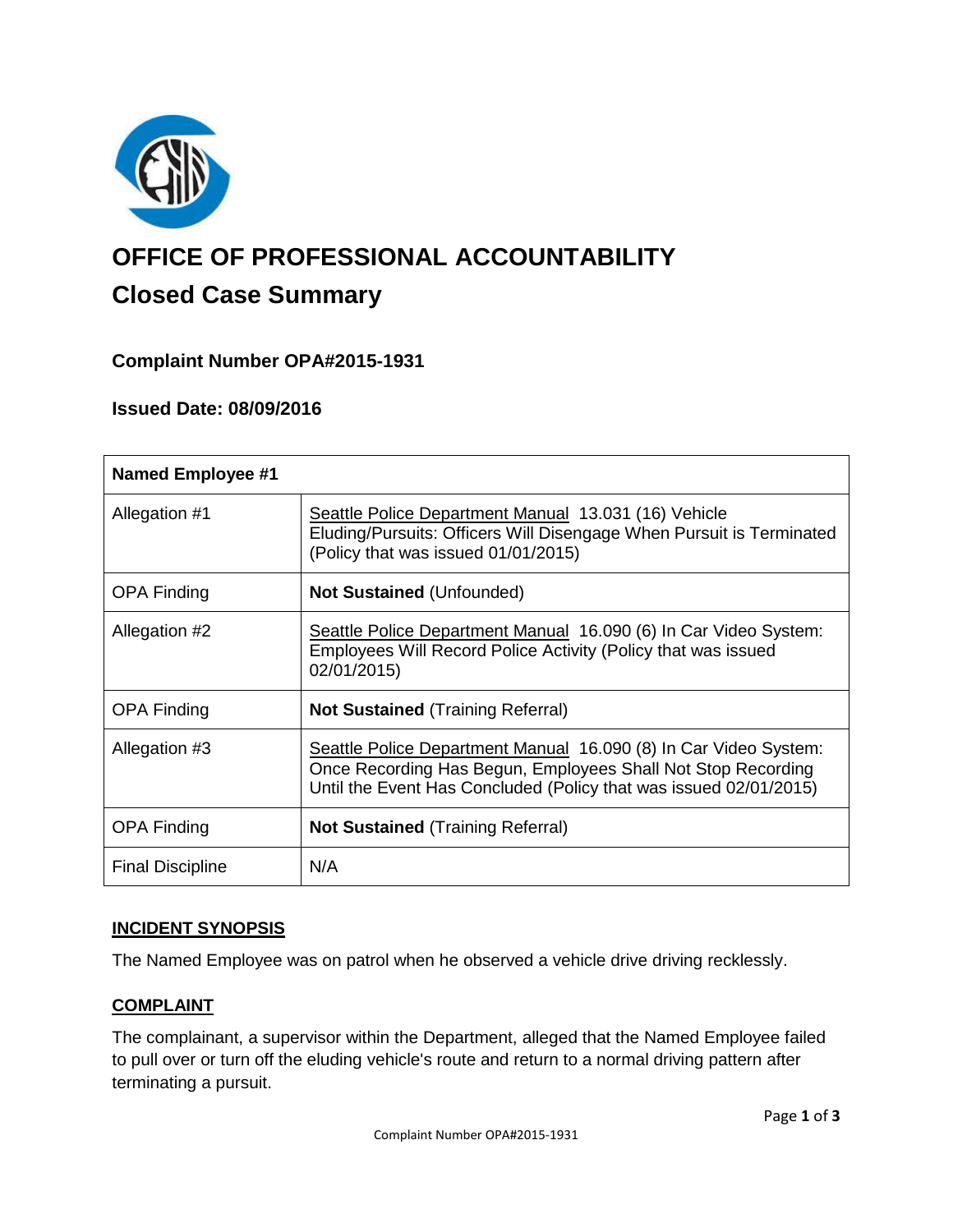#### **INVESTIGATION**

The OPA investigation included the following actions:

- 1. Review of the complaint memo
- 2. Review of In-Car Video (ICV)
- 3. Search for and review of all relevant records and other evidence
- 4. Interview of SPD employee

#### **ANALYSIS AND CONCLUSION**

The Named Employee's chain of command raised a concern that the Named Employee may not have "disengaged" in a timely enough fashion once he terminated his brief pursuit of a reckless driver. Specifically, once a pursuit is terminated, SPD Policy §13.031(16) requires the primary officer in the pursuit (the Named Employee in this case) to "pull over or, if practical under the circumstances, turn off the eluding route and return to a normal driving pattern." In the specific situation under review in this case, 24 seconds elapsed between when the Named Employee activated the emergency lights on his police car and when he shut them down. Only two seconds elapsed between when the Named Employee turned off the emergency lights and when he came around a corner and observed the suspect vehicle crashed off the roadway. For the last ten seconds of this brief pursuit, the Named Employee's police car was travelling along a curving, two lane (one in each direction separated by a double yellow line) road with a narrow shoulder on the right and a concrete barrier separating the Named Employee's lane of travel from a river bank on the right. As the Named Employee shut off the emergency lights, his vehicle was heading into a sharp curve. When he came around the curve, the Named Employee saw the crashed suspect vehicle. The preponderance of the evidence shows that the Named Employee had neither the time nor a practical opportunity to pull over or turn off the eluding route prior to coming upon the crashed suspect vehicle.

The Named Employee automatically began recording his police activity when he activated the emergency lights on his police car as he attempted to pull over a reckless driver. This recording continued for over 19 minutes until the Named Employee turned off the recording system in order to allow officers from another agency to review the video in preparation for a police canine search for the driver who had fled on foot. Once the officers from the other agency had reviewed the video and obtained the information they needed for their own purposes, the Named Employee did not re-activate the In-Car Video (ICV) system and continue recording until "the event has concluded (SPD Policy §16.090(8))." In answering the OPA investigator's questions about what was happening at the scene when he (the Name Employee) decided to stop the recording function of his ICV, the Named Employee stated, that there was no more police action being taken. Policy §16.090(8) states, "an event has concluded when all of the following apply: the employee has completed his or her part of the active investigation; there is little possibility that the employee will have further contact with any person involved in the event; and the employee is leaving the area of the event." For the Named Employee to assure full compliance with SPD policy, he should have reactivated the ICV in his police car once the other